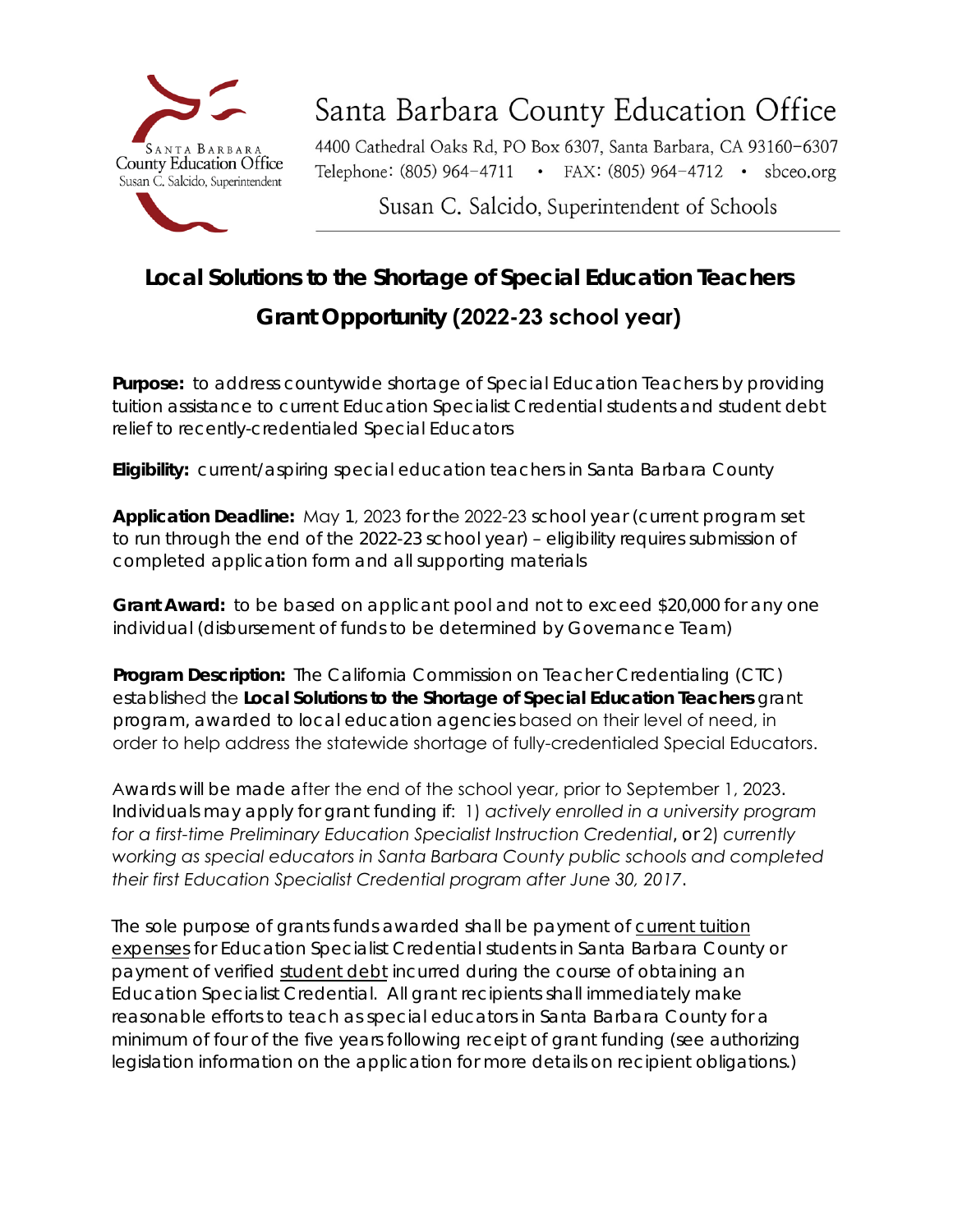

# Santa Barbara County Education Office

4400 Cathedral Oaks Rd, PO Box 6307, Santa Barbara, CA 93160-6307 Telephone: (805) 964-4711 • FAX: (805) 964-4712 • sbceo.org

Susan C. Salcido, Superintendent of Schools

### **Application for Local Solutions to the Shortage of Special Education Teachers Grant**

Complete applications must include ALL of the following:

- Completed application form (this page)
- Signed statement of commitment (on reverse of this page)
- Current original/official transcripts from Education Specialist university
- Current credential students: account statement from your credentialing university Current credential holders: student loan account statement showing current year payment history - only applies to loans taken for Education Specialist Credential **All account statements must be identifiable with your name and the name of the institution issuing the statement**

*Note: if you are currently enrolled in a credential program located outside of Santa Barbara County, include a written justification as to how your obtaining a credential will help with the shortage of special education teachers in Santa Barbara County.*

### **I. Applicant Information**

| ,我们也不会有什么。""我们的人,我们也不会有什么?""我们的人,我们也不会有什么?""我们的人,我们也不会有什么?""我们的人,我们也不会有什么?""我们的人 |  |
|----------------------------------------------------------------------------------|--|
|                                                                                  |  |
|                                                                                  |  |
|                                                                                  |  |
| University Status (graduated or actively enrolled): ____________________________ |  |
| Date Education Specialist Credential Granted (actual or anticipated): ________   |  |
| Contact:                                                                         |  |
| <b>Tom Heiduk</b>                                                                |  |
| Manager, Credentials Services                                                    |  |
| (805) 964-4711, ext. 5266                                                        |  |
| theiduk@sbceo.org                                                                |  |